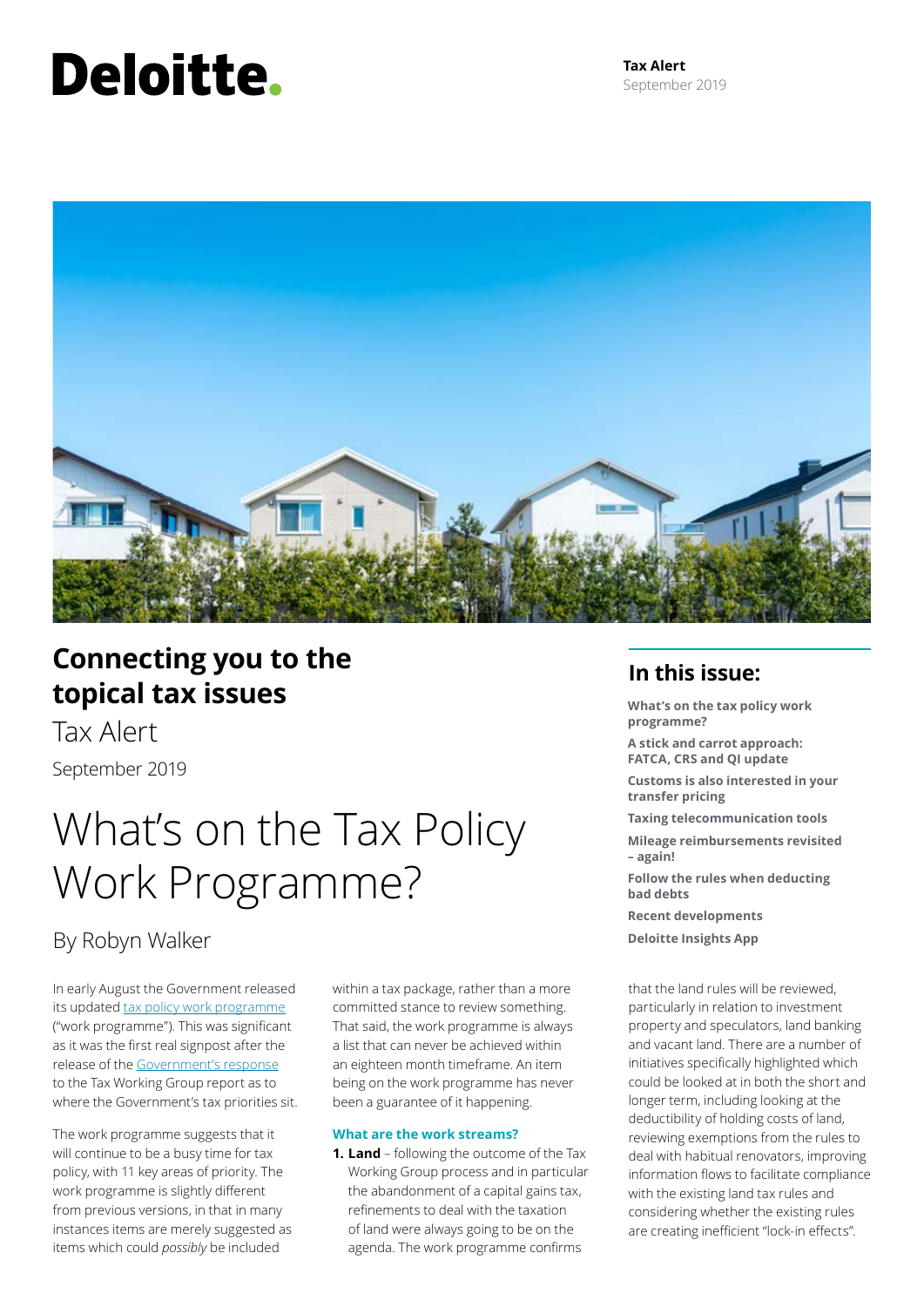- **2. Business** enhancing economic performance and minimising the impact of the tax system on businesses are stated as being priorities for the Government. The work programme for businesses applies two lenses, a general business and a small business lens (albeit tax changes for either could apply to both). The work programme simply lists "examples of items that could be considered for inclusion" for business and small business, so it is far from clear what might be progressed. However, those that get a mention for businesses generally are:
	- **•** Seismic strengthening
	- **•** Loss carry forward rules and trading when ownership changes
	- **•** Tax treatment of innovative spending (feasibility and blackhole expenditure)
	- **•** Research and development
	- **•** Purchase price allocation
	- **•** Cross-border employment
	- **•** Financial arrangement issues; and
	- **•** Other integrity issues

For small business, the following are listed:

- **•** Closely-held company issues
- **•** Compliance and enforcement issues
- **•** Simplifying Fringe Benefit Tax (FBT)
- **•** Tax disputes for small taxpayers
- **•** Tax compliance for self-employed
- **•** Considering issues around the sharing economy/platforms
- **•** Options for assisting businesses to become more digital; and
- **•** A review of the Accounting Income Method (AIM)
- **3. Infrastructure** this project will consider whether the tax system should have a role in driving infrastructure investment and will consider a recommendation of the Tax Working Group to develop a tax regime that encourages investment into nationallysignificant infrastructure projects.

### **4. Information collection and use**

– better information can contribute significantly to the integrity and fairness of the tax system. This work stream will consider the overall data strategy; information sharing; automatic exchange of information; repeat collection of large datasets; and the collection and public release of information



to support policy advice, evaluation and public debate on policy issues.

- **5. Business transformation** we are part way through the transformation of Inland Revenue's systems and work will continue to complete this process. Some further work could be undertaken on items which can be better handled by the new system, such as a review of the Prescribed Investor Rate (PIR); the taxation of lump sum payments (e.g. ACC compensation); and changes to withholding taxes to minimise over/under withholding.
- **6. Reforms and remedials** this work stream is an essential part of the tax system. It represents the tidy up work which is sometimes required when there are legislative errors or unintended consequences. This work programme item could include a GST remedial issues paper; Base Erosion and Profit Shifting (BEPS) remedials; and other general maintenance work.

# **7. Social policy including Government response to Welfare Overhaul** –

Inland Revenue will continue to work closely with Officials at the Ministry of Social Development (MSD) and other agencies on the Government response to the welfare overhaul. This work will touch on Working for Families, child support, student loans, and KiwiSaver.

# **8. Environment / sustainable**

**economy** – this will include crossagency work on areas such as the Emissions Trading Scheme (ETS), water quality, waste disposal levies and congestion charging, all of which are less traditional "tax" areas for Inland Revenue to be involved with. From a more traditional tax standpoint there will be consideration of how specific tax regimes, like FBT, might achieve positive environmental outcomes (e.g. promoting public transport), and regimes which may impact on natural capital may come under the microscope (petroleum mining is singled out as the first regime to undergo review).

**9. Charities** – before the end of 2019 there will be a report to Ministers to address some of the Tax Working Group's recommendations for charities (including a review to ensure that intended social outcomes are being achieved). At the same time the Department of Internal Affairs (DIA) has undertaken a review of the Charities Act and the Government's response to that review will also influence what work is undertaken for tax purposes. Potential issues which will be looked at include accumulation; business activity for significant charities; GST and not-forprofits; imputation credit refundability; and rules for donating trading stock.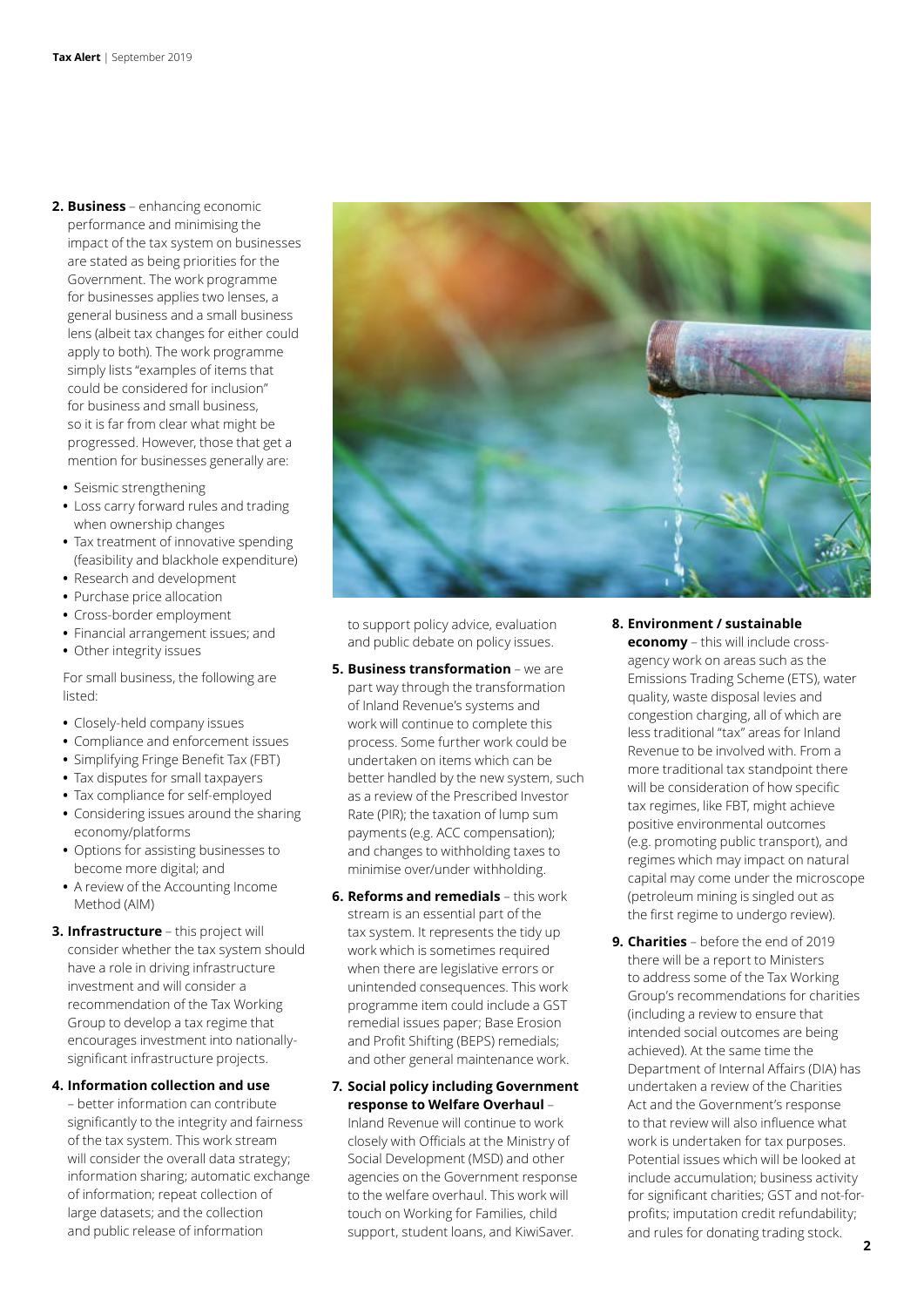- **10. Tax exemptions** this is the development of a coherent framework for determining when an entity should be eligible for an income tax exemption. The purpose of this review is to provide more consistency.
- **11. International**  we will see New Zealand continuing to support multilateral work being undertaken at the OECD, as well as considering further changes to New Zealand's tax rules to address BEPS issues. This work stream also includes double tax agreement (DTA) negotiations and assisting with free trade agreements.

### **What next?**

At the same time as the work programme was released, also released was a "Tax [and Social Policy Engagement Framework"](http://taxpolicy.ird.govt.nz/sites/default/files/2019-other-policy-engagement-framework.pdf) ("engagement framework") which governs how engagement will be undertaken on tax policy issues delivered by Inland Revenue. The engagement framework represents a move away from how tax policy consultation has been traditionally undertaken (e.g. large detailed discussion documents), to a more agile approach where there may be earlier and more frequent engagement and a greater

variety of engagement methods used with a greater range of stakeholders. The engagement framework should see a flow of information back to submitters, allowing them to understand whether any changes have been made as a result of their submissions and why or why not.

The engagement framework represents a step in the right direction in ensuring that everyone has the ability to contribute thoughts to the design of tax policy in New Zealand.

As noted above, the work programme is very full and requires prioritisation. We will see some things progress quickly and some may continue to sit waiting to be picked up (a number of potential work programme items are carried forward from previous work programmes). At this stage there has not been any further signalling as to what will happen when, so we will all have to wait and see what happens. If you have a passion for seeing something on the work programme progress, then consider ways to make you opinions known, such as contacting the Government. For more information please contact your usual Deloitte advisor.



**Robyn Walker National Technical Director** Tel: +64 4 470 3615 Email: robwalker@deloitte.co.nz

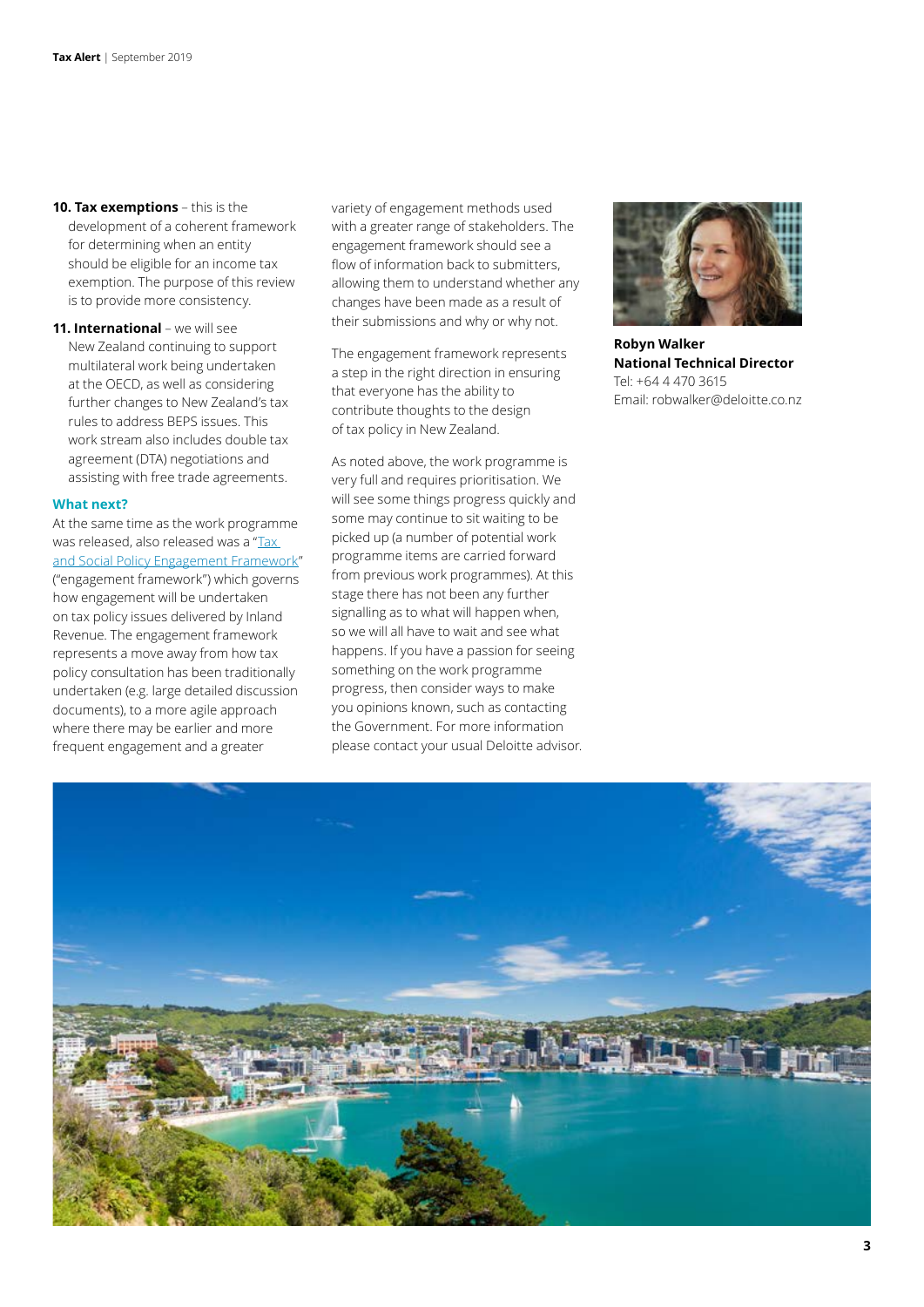# A stick and carrot approach: FATCA, CRS and QI update

By Troy Andrews & Vinay Mahant



The world of operational taxes has expanded in recent years, for better and worse, with the advent of the US FATCA and OECD CRS. Though these initiatives have a shared goal of promoting tax compliance, the price paid by 'Financial Institutions' and tax authorities around the world to comply with the strict due diligence, reporting requirements and policing adherence has been an enormous task. In this month's article we highlight the application of FATCA and CRS to NZ trusts, an update on Inland Revenue's approach to audits of FATCA and CRS compliance (what stick will they use?) and the benefits (or carrot) of acting as a Qualified Intermediary. New Zealand is also looking at introducing new specific custodian rules which we touch on.

### **New Zealand trust problems**

FATCA and CRS have been in effect for some time now. Broadly, these regimes aim to improve cross-border tax compliance and promote the global automatic exchange of information by requiring entities that are 'Financial Institutions' to conduct due diligence on their account holder base and report certain information about their US / non-resident accounts to relevant tax authorities. A common issue we have seen is applying FATCA and CRS to NZ trusts.

It is important to understand that the term Financial Institution covers legal arrangements such as trusts and partnerships and does not only encompass the 'traditional' definition of Financial Institution (i.e. not only banks and custodians).

Many NZ trusts would not fall within the definition of Financial Institution because they are not in the business of investing money on behalf of customers. However, under FATCA and CRS a trust may be deemed to be a Financial Institution by virtue of being managed by an entity that is one.

This is a common issue we see in practice as many NZ family trusts could be caught where they have investments in financial assets (e.g. shares and bank deposits) and have a discretionary investment management service (DIMS) provider (such as a wealth advisor / or Bank) that has discretion over its investments.

Inland Revenue has also issued specific guidance that a corporate trustee can also be a Financial Institution (and potentially deem the Trust to also be caught). This is an area where many have not yet turned their minds. From our correspondence with Inland Revenue, their emphasis remains on promoting education of the market in terms of understanding their compliance requirements, however they have begun to carry out a range of basic compliance review activities including following up any parties that they consider should have registered for FATCA/CRS but have failed to do so.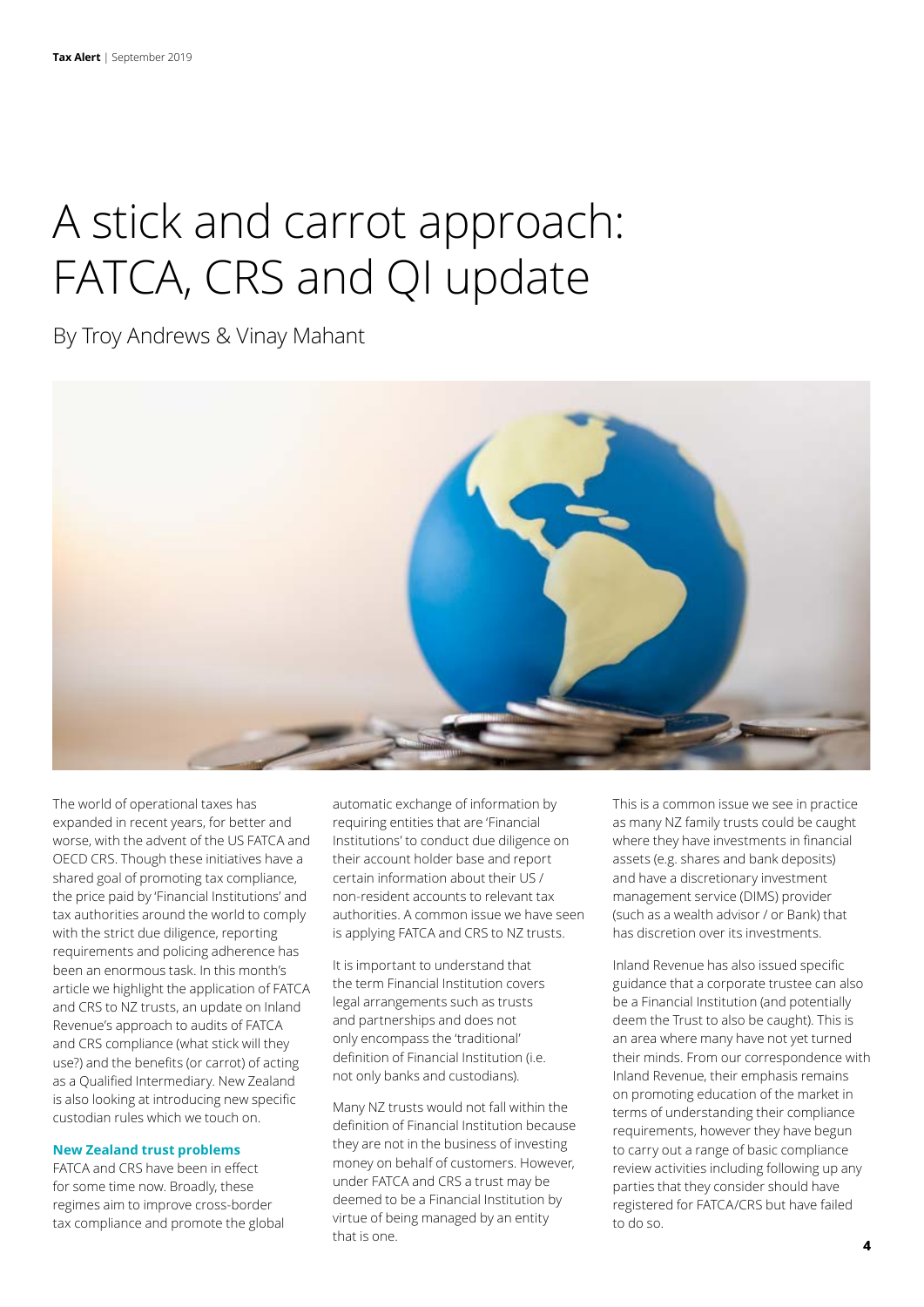Given the closer Inland Revenue scrutiny and road ahead in terms of FATCA/CRS audits (see further below), you should carefully consider how confident you are with your position on these regimes.

We have come across situations where entities have not registered for FATCA on the assumption that it is only applicable if you have 'US' account holders – this is a false assumption. Entities need to consider their obligations under FATCA regardless of the fact that they may not have any US account holders. That is, you are still required to register for a FATCA Global Intermediary Identification Number (GIIN) with the Inland Revenue Service (IRS) and conduct the necessary due diligence procedures even if you don't have any US customers. Failure to register when you should has financial penalty consequences.

Many in the market are having issues completing FATCA/CRS self-certification forms (including US W-8 forms for FATCA). These forms are quite comprehensive and often require specialist tax advice to complete. This includes understanding your status as a Financial Institution or type of Non-Financial Institution, determining the account holders of a NZ trust and who may need to be disclosed as a 'controlling person'.

We have also experienced issues with NZ trusts with investments in the US seeking to claim US treaty benefits. In this context it is important to understand what a NZ trust's status is under US tax principles, i.e. if it is seen as a grantor (flow-through) or complex trust (opaque). This distinction can be difficult to apply in practice but is fundamental to completing the right documentation.

### **FATCA/CRS audits on the horizon**

The success of FATCA and CRS in terms of meeting their goals of achieving better tax compliance will be largely driven by how effectively and consistently they are implemented across the world.

Inland Revenue has made it clear that the OECD will rigorously monitor compliance with CRS. As noted above, Inland Revenue has already commenced conducting basic compliance activities in respect to CRS. From our recent correspondence



with Inland Revenue, we understand that the level and degree of their activities will increase over the next year with the frequency and intensity being based on risk assessments undertaken. These will include a mix of tailored questionnaires, desk-based reviews and on-site audits.

The shape of Inland Revenue's final audit programme will also depend on the OECD's recommended approach. Inland Revenue will provide more details on its approach following the OECD Global Forum's final recommendations.

In light of this, Financial Institutions should be reviewing their existing approach and testing this in line with best practices. This would include, amongst other things, having a centralised document covering policies and procedures, reviewing the process and review of self-certifications and client on-boarding and systems mapping to cover things such as changes in circumstances.

We are increasingly helping Financial Institutions understand their key risk areas by conducting 'healthcheck' reviews to help identify and remediate issues in advance of expected Inland Revenue audit activity. This is a clear signal that FATCA/CRS compliance has matured into its normal state as part of 'business as usual' rather than being project based.

The new challenge for Financial Institutions will be to expand their internal risk and governance functions to also help monitor their ongoing compliance.

# **The US Qualified Intermediary (QI) regime**

Where FATCA aims to promote tax compliance of US citizens/residents with offshore assets, the QI regime is directed towards tax compliance of non-US persons receiving US sourced income (e.g. dividends and interest income from the US). Some could see it as a "carrot" for operational tax compliance rather than the "stick" of FATCA and CRS compliance.

A 'Qualified Intermediary' is an entity that acts as agent for another person such as a custodian, broker or nominee. A non-US intermediary may enter into an agreement with the US IRS to obtain 'QI status' whereby US custodians are able to rely on the QI's certification of its underlying client's identity and tax residency status for the purpose of applying the correct double tax treaty rates. QI status is seen as a 'privilege' by the IRS as it is essentially relying on the QI's documentation of its underlying clients (e.g. QI validating US tax forms such as the W-8BEN and W-8BEN-E). Many US withholding agents are also now requiring non-US persons to invest in the US through QIs for compliance purposes.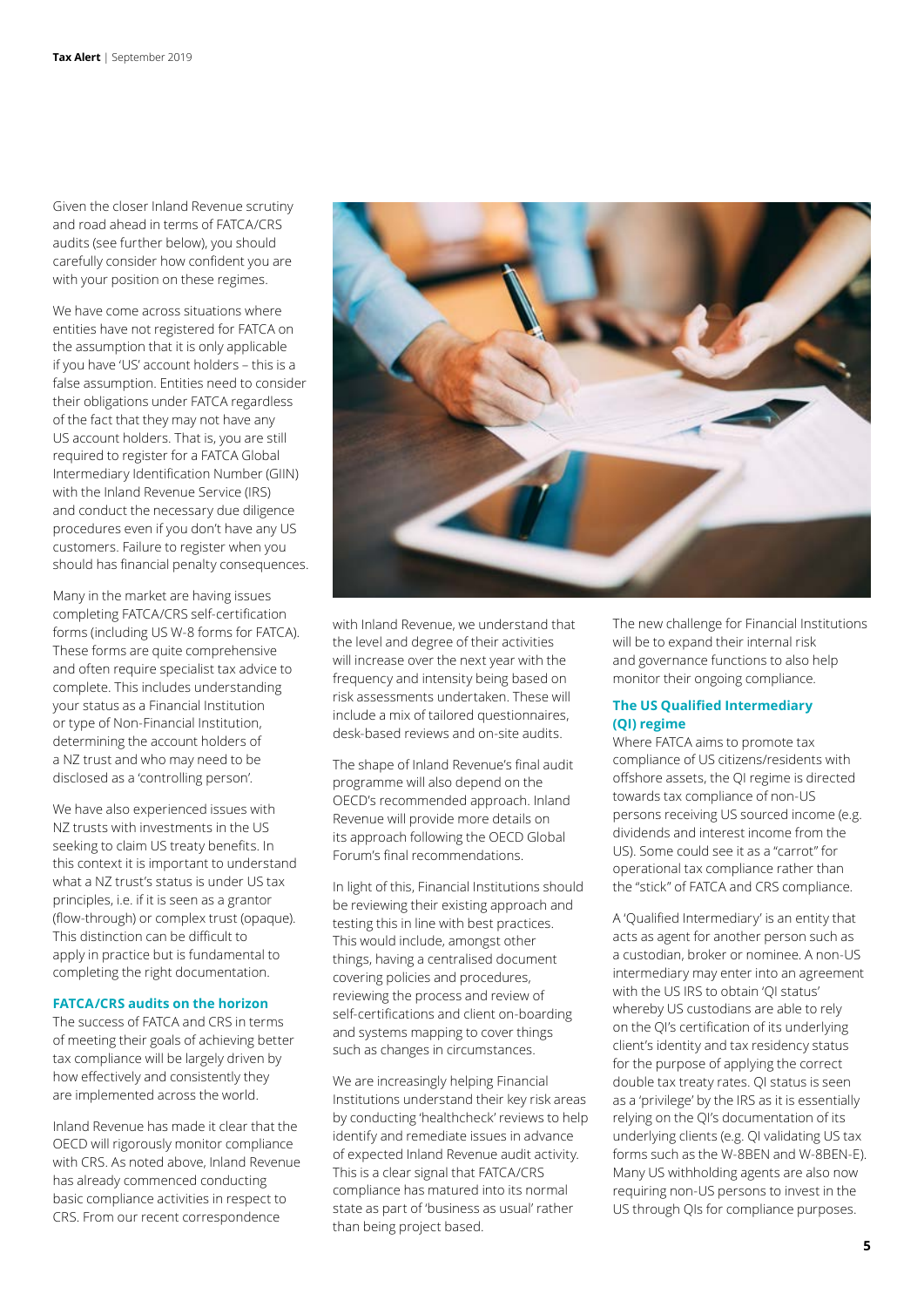A 'big stick' that was hanging over the industry was that any accounts that were not 'documented' by a US custodian would suffer a 30% withholding tax on gross proceeds as a penalty / incentive for getting the underlying beneficial owner documented. In what was seen as a positive development for financial institutions, the US announced in December 2018 that this requirement was to be eliminated.

We have summarised some of the key benefits of becoming a QI:

- 1. You are able to provide your clients with reduced US withholding while at the same time not having to disclose confidential client information to upstream US custodians or the IRS.
- 2. Collective refund procedures for over withholding.
- 3. Simplified documentation process. A QI is able to document its account holders using 'documentary evidence' (that is already collected for AML) such as a NZ passport instead of complex US tax forms (e.g. W-8BEN-E).
- 4. Customers should receive a more efficient service in terms of quicker income reporting.
- 5. Streamlined administration of US withholding tax and information reporting.
- 6. A competitive advantage to expand business to a wider pool of customers that seek investments in the US through a QI.

The above highlights the significant benefits of acting as a QI for your customers. As with FATCA, there are compliance requirements to become a QI such as having policies and procedures and income reporting obligations. A further layer of compliance involves having to have an independent periodic review conducted every 3 years to certify compliance with the IRS.

# **Inland Revenue policy developments for custodians**

Inland Revenue has recently released a consultation document on policy developments in relation to investment income withholding and reporting requirements for intermediary entities that provide investment products.

The proposals largely aim to provide flexibility / clarity in terms of the withholding and income reporting rules in the context of custodial institutions. Some examples of the changes proposed include, allowing payers and custodians to determine themselves which entity is best placed to carry out withholding and establishing a mechanism similar to the US QI regime for NZ custodians that pay income offshore at an aggregated level.

Please contact us if you would like to discuss any of the above in further detail.



**Troy Andrews Partner** Tel: +64 9 303 0729 Email: tandrews@deloitte.co.nz



**Vinay Mahant Manager** Tel: +64 9 303 0807 Email: vmahant@deloitte.co.nz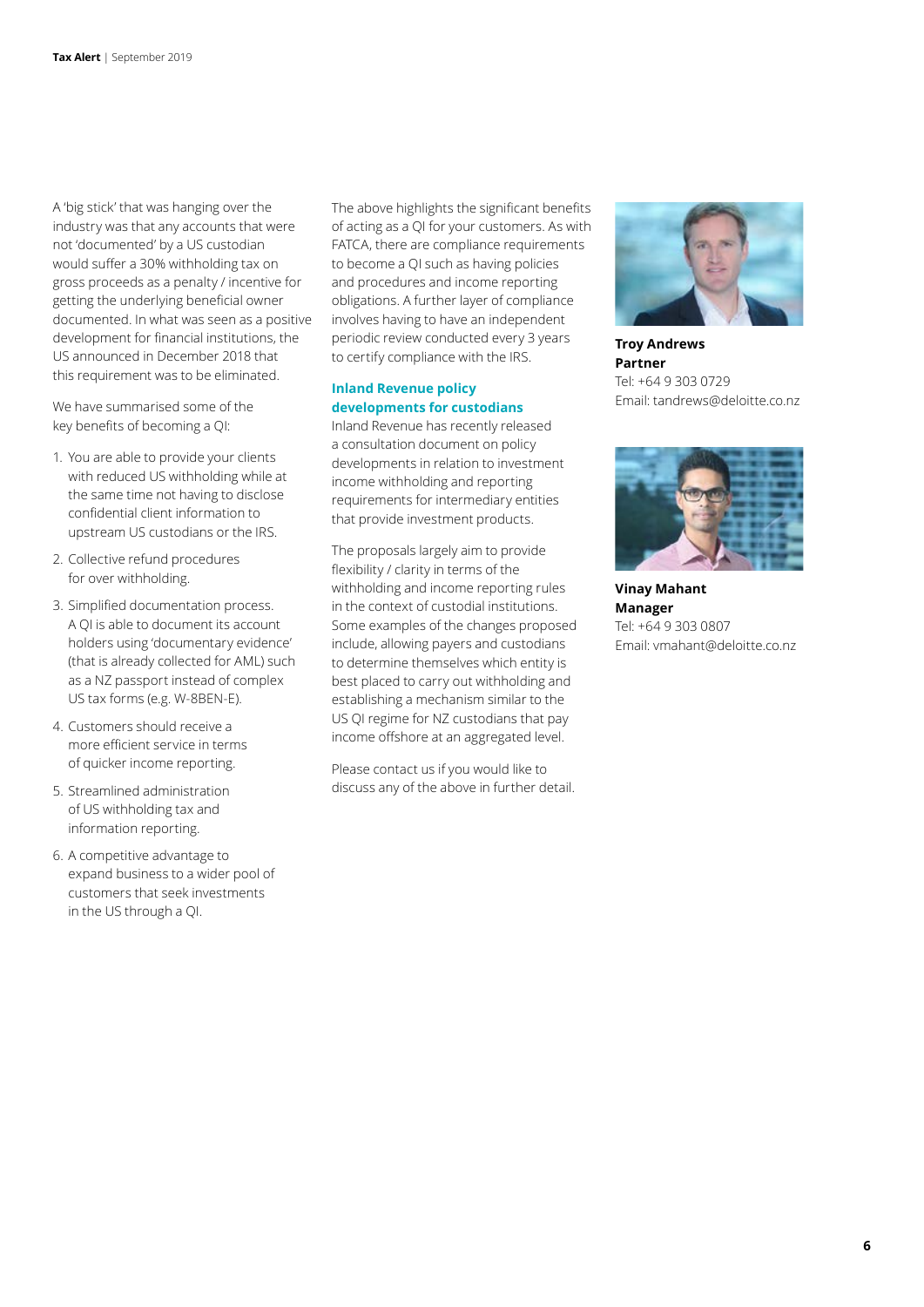# Customs is also interested in your transfer pricing

By Bart de Gouw and Jeanne Du Buisson

Importers who find they need to change the value of goods after importation can be subject to fines and penalties on underpaid GST and customs duty. Where goods are imported from an associated party (like a parent company or a subsidiary), the value may have to change later due to the transfer pricing rules. This might mean a different amount of GST or customs duty is payable. From 1 October 2018 some importers have been able to use the provisional value scheme to avoid penalties and interest on these adjustments.

### **What is transfer pricing?**

Transfer pricing is the process of setting prices for the transfer of goods, services, money or intangibles with associated parties in different tax jurisdictions.

## **How are transfer pricing and custom duties interlinked?**

For customs purposes, the transfer price between associated enterprises of goods and certain "add-ons" such as royalties can have a direct impact on determining the customs value and import GST. For goods imported by associated enterprises, due to the special relationship, the transaction value of goods imported may differ from the value of similar goods due to competing incentives. The lower the transfer price, the lower the customs value and import GST. Custom duties and to a certain extent import GST can be a toll on a company's profits and competitiveness.

However, there is no convergence between the Organisation for Economic Co-operation and Development (OECD) Transfer Pricing methods and the methods contained in the World Customs Organisation Valuation Agreement. This can lead to potential difficulties for importers.

## **Customs and Excise Act 2018**

The provisions in the Customs and Excise Act 2018 (the Act) came into effect on 1 October 2018. The 1996 Act had become out of step with modern business practices. One of the changes made in the Act relates to importers who cannot determine the value of imported goods at the time of importation or know that the Customs value is likely to change after importation. The Act allows for registered importers to use a Provisional Customs Value in an entry for imported goods.

Importers need to determine if the provisional value scheme is appropriate for their circumstances. If it is, importers need to determine if they automatically qualify and only need to notify NZ Customs,

or whether the importer needs to apply in order to use the scheme. Without applying the provisional value scheme, under the new Act, adjustments post importation would be subjected to compensatory interest on the GST and duty shortfall and late payment penalties may also arise.

The Act specifies three instances when importers can automatically qualify to use provisional values. These are:

- 1. If there is transfer pricing that is governed by an Advance Pricing Agreement; or
- 2. If the importer pays royalties and licence fees in respect of the imported goods; or
- 3. The importer pays 'further proceeds' to another party.

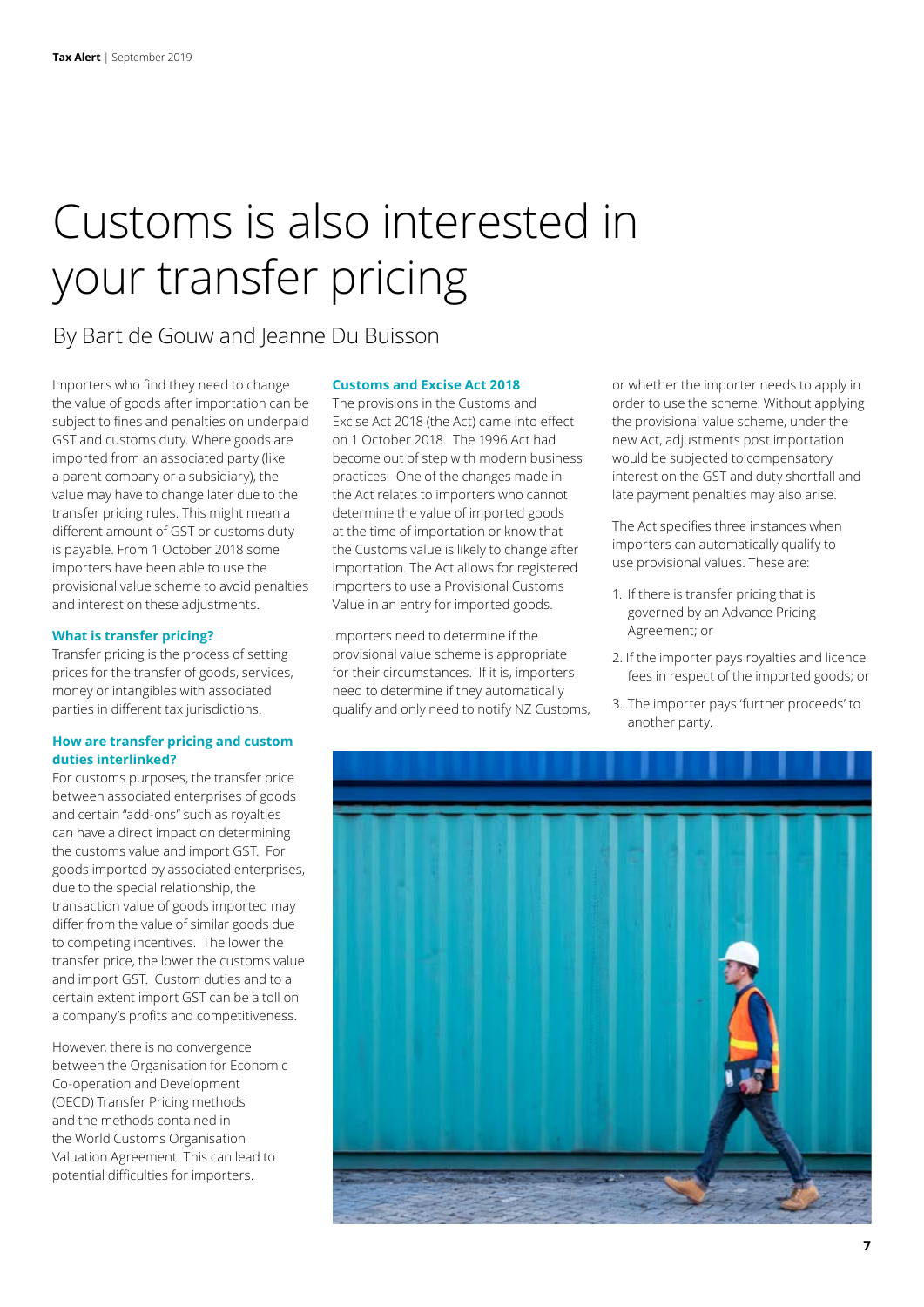

If you use the provisional value scheme, you must provide Customs with a final value within 12 months **after** the end of the financial year in which your provisional values were made. For example, if you have a year end of 31 March 2019, you have up to 31 March 2020 to declare your final Customs value for all of your import made for that income year and the duty balance is then paid or refunded and no compensatory interest charged on the difference between provisional duty and the final duty.

# **What does it mean if you do not qualify automatically?**

You can apply and if your application is approved, you may still use provisional values to determine your Customs value of the imported goods.

The Act has led to a much greater collaboration between Customs and the transfer pricing team at Inland Revenue in order to conform compliance with both regimes.

## **It's never too late…**

If you have a transfer pricing arrangement that involves the supply and acquisition of goods, (i.e. the supplier is your associated party and is a cross-border arrangement for the importation of goods), then you should consider the provisional value scheme, it is not too late to apply.

You need documentation to support that the transfer pricing method applied to establish how your provisional value will be determined and why the final value at the time of importation is not available.

Our Transfer Pricing and Customs teams at Deloitte have experience with registration and implementation for a range of importers and are able to advise on specific requirements.



**Bart  de Gouw Partner** Tel: +64 9 303 0889 Email: bdegouw@deloitte.co.nz



**Jeanne Du Buisson Director**  Tel: +64 9 303 0805 Email: jedubuisson@deloitte.co.nz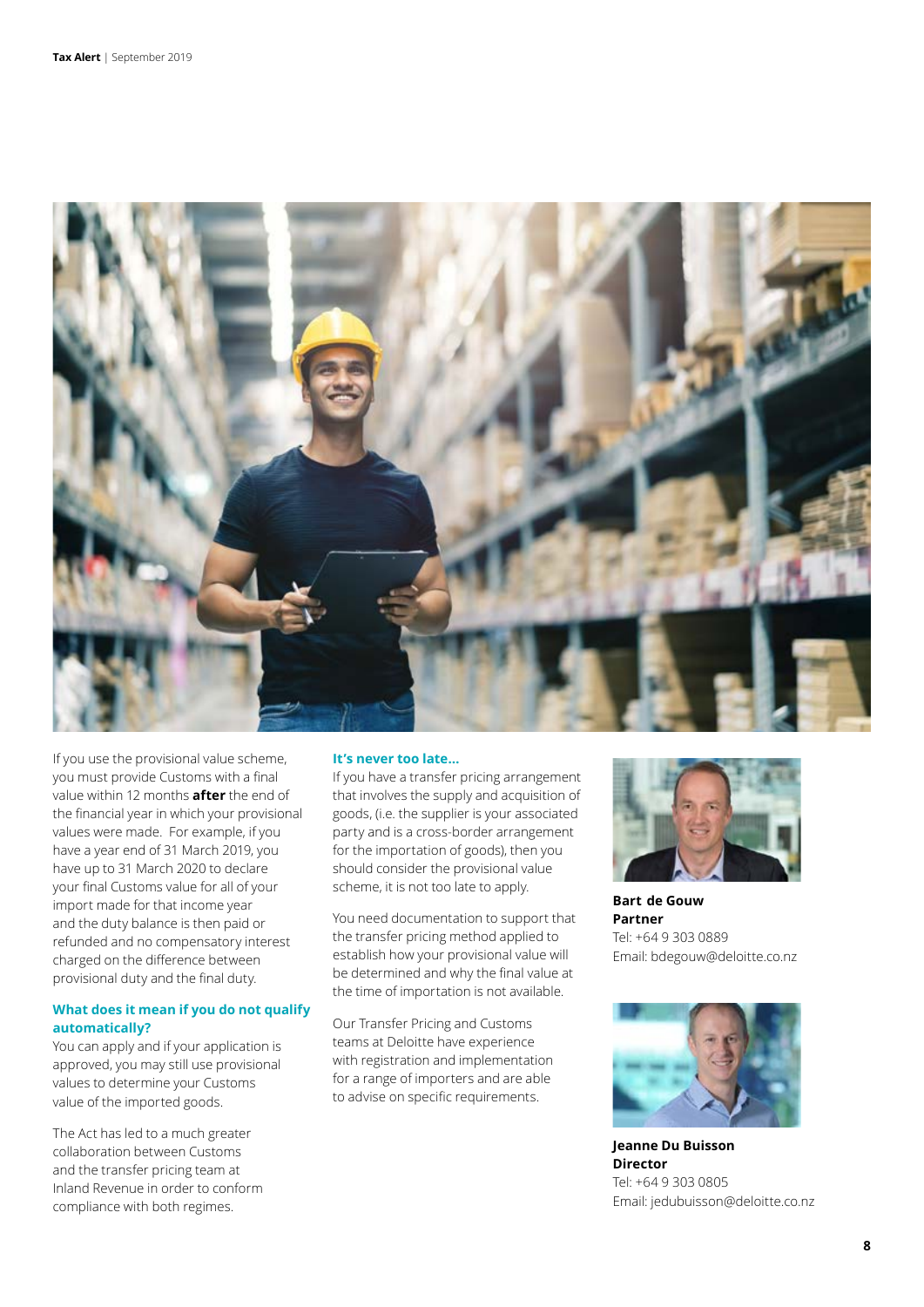# Taxing telecommunication tools

# By Robyn Walker and Evie Storey

Anyone who has been involved in tax for a reasonable time period has probably heard of the "50% rule of thumb" when it comes to taxing phones. The rule of thumb was first established many years ago in the days of home phone lines, and possibly before the proliferation of the internet and the mobile culture that we now have. In an attempt to bring Inland Revenue guidance into the modern era, they have released a [draft determination](https://www.classic.ird.govt.nz/resources/3/1/31c23dff-7fb5-4742-a88f-c84ae2d85147/ED0219.pdf) that provides new rules for the taxation of certain telecommunication payments. Rather than the 50% rule of thumb, there is now three new rules proposed - 25% and 75% and a de minimis rule.

"*Employee use of telecommunication tools and usage plans in their employment*" ("draft determination") was released on 9 August 2019 and submissions close on 20 September 2019. It applies to arrangements where employees use their own communication tools and/ or usage plans in their employment (sometimes called a "bring your own device" or "BYOD" arrangement).

The draft determination splits the tax treatment of these allowances or reimbursements into three classes:

It is worth noting that once finalised the draft determination will be *optional* for employers and employees to follow, if either has evidence to support a different apportionment in particular circumstance.

# **Class A – telecommunications tools are principally used in employment**

Class A covers circumstances where an employer arranges with the employee for the employee to provide their own tools and / or usage plans, and:

1.The employee incurs the cost of the tools and / or usage plan and is reimbursed; or

2.If the employee is reimbursed, an estimate amount or allowance represents a reasonable estimate of the likely expenditure to be incurred by the employee; and

3.The telecommunications tools and / or usage plan are *principally* used by the employee in their employment, and the employee also uses the tools and / or usage plan for private use.

In these circumstances, employers can treat 75% of the amount paid as exempt income for the employee. The extent to which the payment is taxable is 25%. If the employer pays only 75% of the employees' costs as an allowance or reimbursement, then the total amount is exempt. When determining the employees' costs this can include an amount of depreciation on the relevant devices used by the employee. Any depreciation is calculated using the Commissioner's rates for the items.

Determining that the telecommunications tools are principally used in employment can be done in a number of ways with differing levels of associated compliance costs:

1.Measuring the time of use or amount of data used (in many cases it may be clear that business use amounts to the principal or leading use);

2.In lieu of monitoring usage, an employer may obtain a signed declaration from the employee that the tools will be principally used for employment; or

3.Establishing the importance of the employee having access to the tools (for example they need to be available at all times for calls).

| <b>Class</b>       | <b>Description</b>                                                                                                                             | <b>Tax treatment</b>                                                                                                                |
|--------------------|------------------------------------------------------------------------------------------------------------------------------------------------|-------------------------------------------------------------------------------------------------------------------------------------|
| Class A            | Telecommunications tools are principally<br>used in employment                                                                                 | 75% of the payment by the employer can<br>be tax exempt, or if the employer only pays<br>75% of costs the full amount is exempt     |
| Class B            | Arrangements where telecommunications<br>tools are required, but not principally used<br>for employment                                        | 25% of the payment by the employer can<br>be tax exempt, or if the employer only pays<br>25% of the costs the full amount is exempt |
| A De Minimis Class | Business tools are used partially<br>for business and an allowance or<br>reimbursement of no more than \$5 per<br>week is paid to per employee | The \$5 per week is tax exempt                                                                                                      |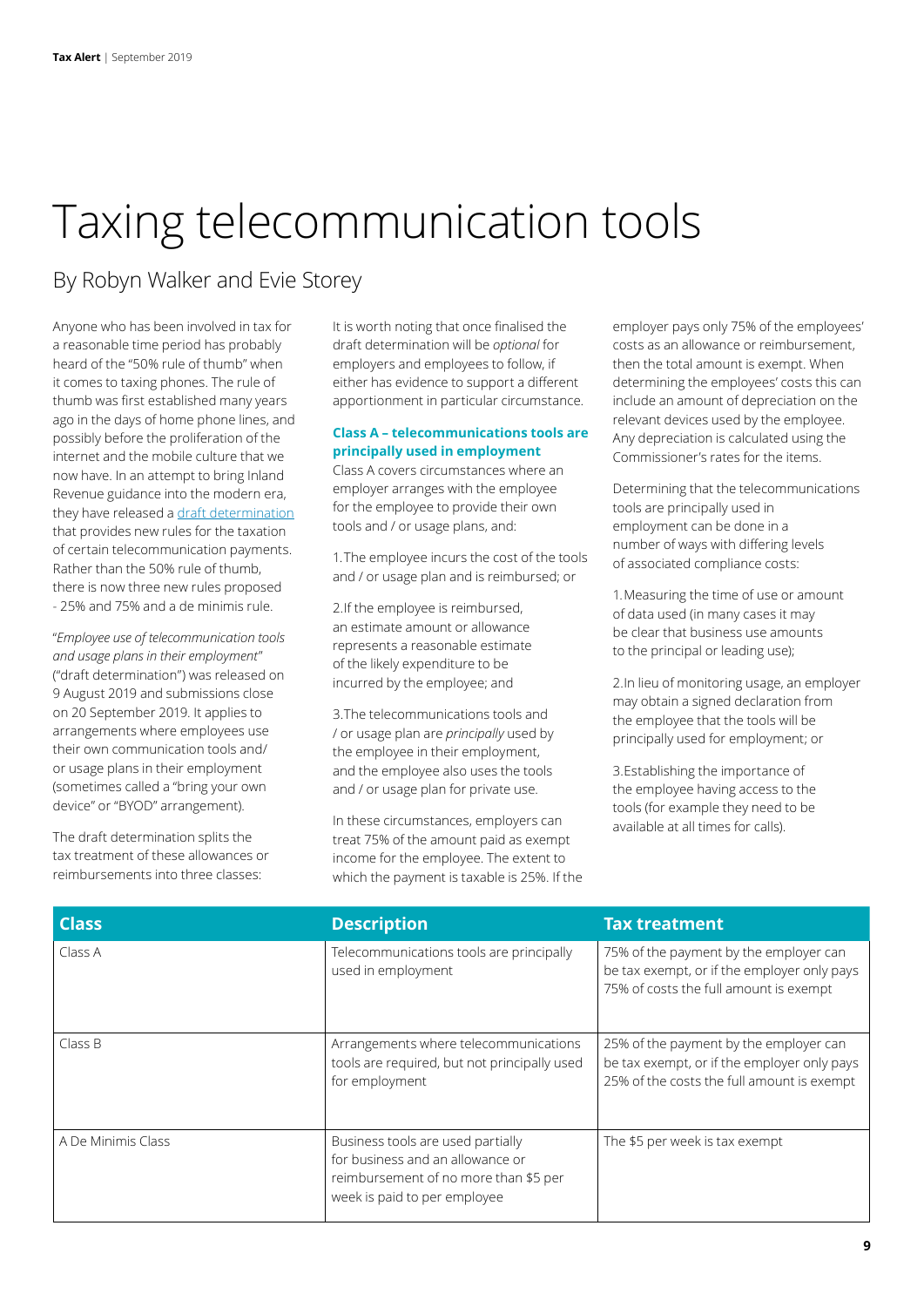The draft determination notes that employers are expected, at a minimum, to have a record of the usage plan or agreement entered into by the employee. The rationale for requiring this level of detail is not explained.

The draft determination envisages a level of judgment being applied. There is also some pragmatism in play, in particular if an employer is paying a regular fixed amount Inland Revenue will be satisfied that the full amount paid will be tax exempt if the employee provides a declaration that their costs are at least 1.33 times the amount of the allowance. For example, a \$75 per month allowance is paid and the employee has a plan costing \$100 per month.

# **Class B – arrangements where telecommunications tools are required, but not principally used for employment**

Class B covers situations similar to Class A, the difference being that rather than the telecommunications tools and usage plans being *principally* used by the employee in their employment, the employee is required to use telecommunications tools and usage plan in their employment based on a business reason but primarily uses these tools for *private use*.

In these circumstances, employers can treat 25% of the amount paid as exempt income of the employee. The extent to which the payment is taxable is 75%. If the employer pays 25% of the costs of the employee, then the whole amount paid is exempt.

An established employment policy related to the use of the tools is sufficient to establish that the employee was obligated to use the tools for an employment reason.

As with Class A arrangements, if an employer obtains a declaration from an employee that the employees' costs are at least four times the amount of the allowance the whole amount can be treated as tax exempt. For example, an allowance of \$25 is paid and the employee has a plan costing \$100 per month.

#### **De Minimis Class**

The De Minimis Class covers the same situations as Class B. However, to the extent that the reimbursement or allowance payments are no more than \$5 per week per employee, amounting to no more than \$265 per year, the payments can be treated as exempt income of the employee. It is not necessary to support this de minimis level of reimbursement or allowance with records.

#### **Our view**

The 50% rule of thumb was successful because of its simplicity, but these new proposed rules are also relatively simple to understand. Where the real issue will arise with these proposals is the ability of employers to be able to obtain and maintain the necessary documentation in order to support a classification of an allowance or reimbursement as either Class A or Class B. It won't be a simple one size fits all employees either, so there are likely to be compliance costs for employers.

We question the need for employers to know details of employees' usage plans, particularly where some employees may be using a prepay system and may be able to dial up and down the amount they are spending on phone calls or mobile data on a monthly basis. The ability for the employees to provide a declaration of the 1.33 or 4 times cost level represents a more pragmatic outcome, however obtaining these on a regular basis may be a compliance headache especially for large employers.

So overall, the draft determination may provide better outcomes for some employees, who may now receive a greater amount of exempt rather than taxable income, but employers may be facing additional compliance costs. Submissions can still be made on the draft determination until 20 September 2019, if you think the compliance costs will be too high under this determination then have your say.

Now may also represent a good time to consider your approach to communication tools and allowances. It is worth noting that the draft determination does not apply to situations where an employer provides the communication and usage plan; in those instances Fringe Benefit Tax (FBT) and in particular the business tools exemption from FBT may apply to ensure no tax is payable.

If you would like to discuss your existing employee allowances and reimbursements please contact your usual Deloitte advisor.



**Robyn Walker National Technical Director** Tel: +64 4 470 3615 Email: robwalker@deloitte.co.nz



**Evie Storey Senior Consultant** Tel: +64 4 831 2485 Email: evstorey@deloitte.co.nz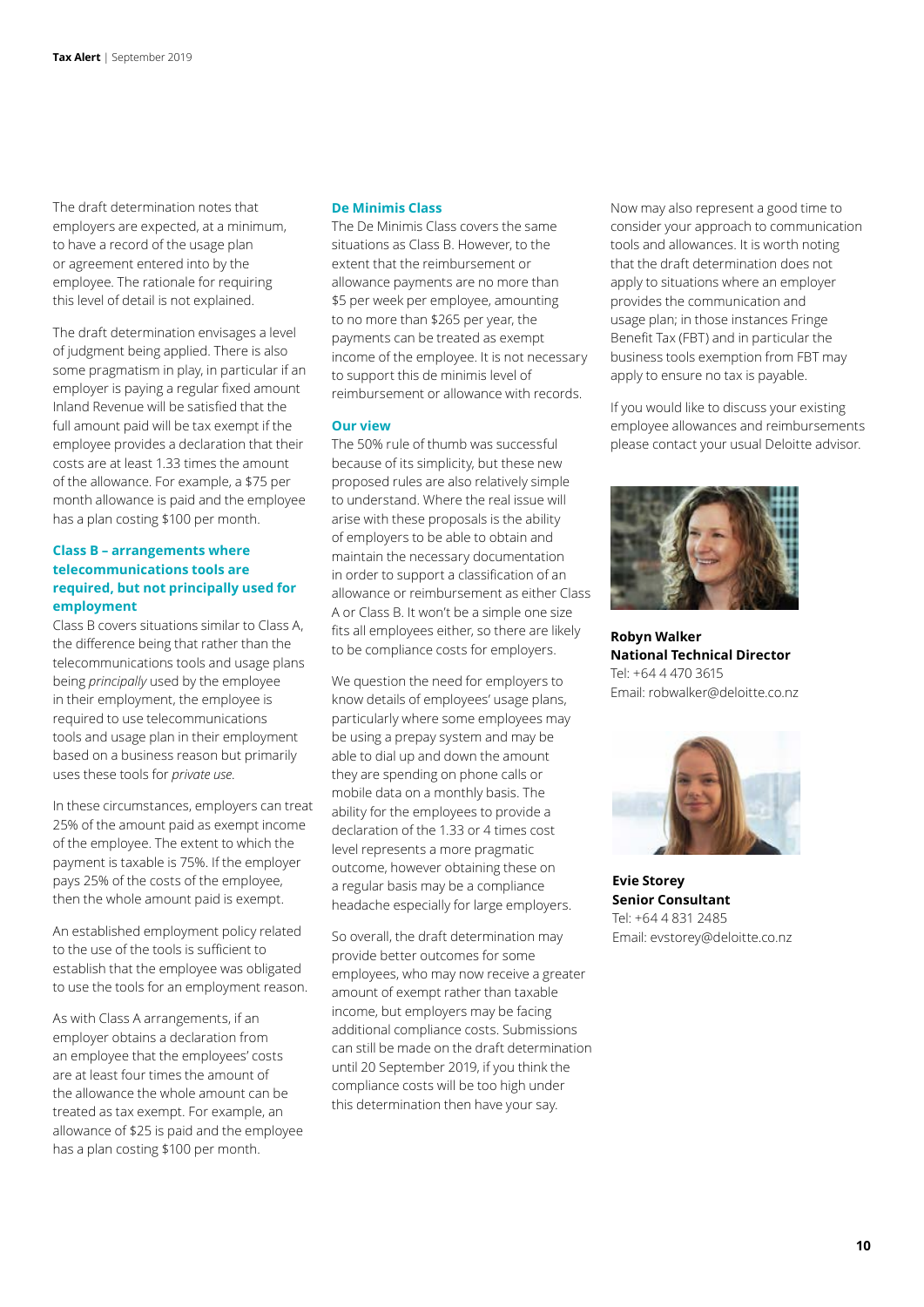# Mileage reimbursements revisited – again!

# By Andrea Scatchard

Readers will recall that about this time last year Inland Revenue finalised its statement on mileage reimbursements for employees, implementing the new two tier mileage rate methodology. This was covered in our [August 2019 Tax Alert.](https://www2.deloitte.com/nz/en/pages/tax-alerts/articles/statement-on-reimbursement-of-mileage-costs-finalised.html) To summarise the new two tier methodology, the Tier 1 rate includes an allowance for the fixed costs of the vehicle, and can be used for the first 3,500km of reimbursement to an employee (if no logbook records are maintained), or for the business portion of the first 14,000km of total travel by the employee (if a logbook is maintained). The relevant Tier 2 rate, which only covers the variable costs of running the vehicle, must be applied to all reimbursements beyond this in an income year.

Since the publication of the statement last year, advisers and employers have been struggling with the practicalities of the statement and its application. Further submissions to Inland Revenue officials have resulted in Operational Statement OS 19/04b being issued in August 2019. This statement provides a method acceptable to Inland Revenue of calculating tax free reimbursements, and attempts to provide employers with a more practical approach to calculating reimbursements to employees who travel significant levels of business miles in their personal vehicles.

Firstly, the statement confirms the new rates that apply from 30 May 2019. These

by evidence.

have all been increased, albeit slightly, with the exception of the Tier 2 rate for electric vehicles which has remained the same. The full rates are reproduced below, and can be used now by employers.

Secondly, the perspective of the examples in the Operational Statement has been changed. These are now aimed at a reimbursement for a specific business trip undertaken by an employee, whereas before they were looking at reimbursements from an annual perspective. While this is useful in the context of understanding the tax on a specific reimbursement payment, it does not provide a solution to the heavy compliance costs that will be faced by any employers whose employees undertake large amounts of business travel in their own vehicles.

We would have liked to see Inland Revenue take a more practical approach and endorse a methodology by which employers could use log book data to extrapolate annual total mileage, allowing an annual blended tax free reimbursement rate to be calculated for the year for each affected employee.

In our view this would allow employers to apply a fixed tax free amount for all reimbursements made to an employee during an income year, so that complicated changes to the PAYE treatment of



reimbursements, or to the level of per kilometre reimbursement payment made, are not required part way through the year. Inland Revenue's concern is that this may allow the fixed costs (which are factored into the Tier 1 rates only) to be overrepresented in the total reimbursement. Ultimately though, in our view provided the reimbursements made by employers are a reasonable estimate of the fixed and variable costs incurred by an employee then the reimbursement should be able to be made tax free. Operational Statement OS 19/04b is simply one acceptable method to calculate those costs, this does not mean that other methods cannot be used provided they can be demonstrated to be reasonable.

For more information about applying the new mileage rules or other options, please contact your usual Deloitte advisor.



**Andrea Scatchard Senior Manager** Tel: +64 7 838 4808 Email: ascatchard@deloitte.co.nz

Use Tier 1 for first 14,000 total kilometres and Tier Two rates after that.

Tier 2 rates are based on vehicle type.

| 2019/20 kilometre rates |                    |             |  |
|-------------------------|--------------------|-------------|--|
| Vehicle type            | <b>Tier 1 rate</b> | Tier 2 rate |  |
| Petrol or<br>Diesel     | 79 cents           | 30 cents    |  |
| Petrol Hybrid           |                    | 19 cents    |  |
| Flectric                |                    | 9 cents     |  |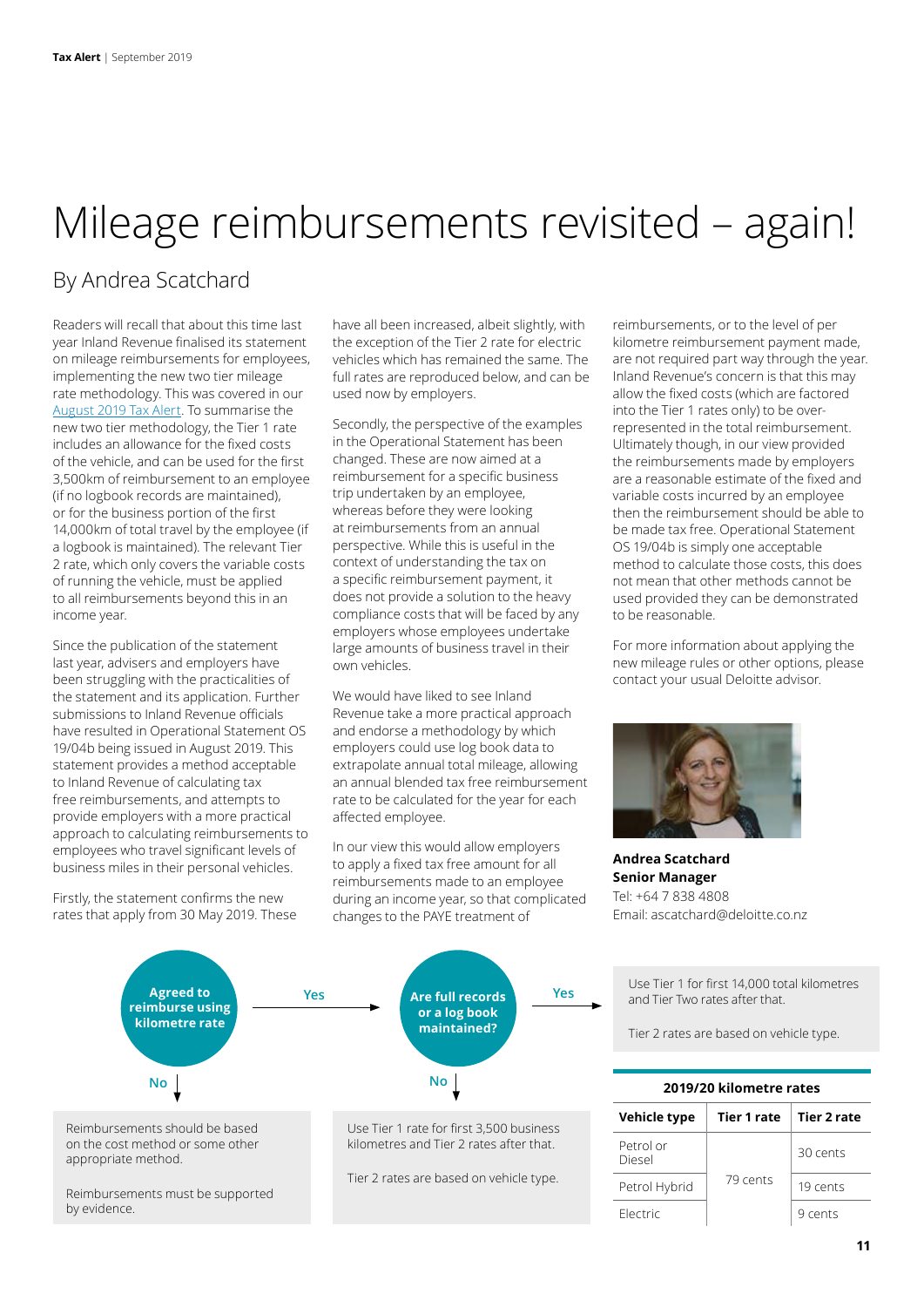# Follow the rules when deducting bad debts

# By Emma Marr

A decision of the Court of Appeal has highlighted the detailed and prescriptive rules that allow deductions for bad debts. In that case a lawyer loaned money to his clients. When two clients did not pay the debt back, he took a deduction for the full amount of the debt. The Commissioner challenged this and won in the Taxation Review Authority (**TRA**), High Court, and Court of Appeal (Hong v Commissioner of Inland Revenue [2019] NZCA 336).

The Court of Appeal considered whether the High Court had correctly upheld the judgement of the TRA on three key issues, discussed below.

# **1. Was the taxpayer entitled to claim the deductions for bad debts in his 2011 tax return?**

The Court found he was not.

Under s. DB 31 a taxpayer cannot deduct a bad debt unless:

- **•** the loan has been written off in the income year; or
- **•** the debtor has been released from making any payments by legislation (due to insolvency or bankruptcy); and
- **•** where the debt is a financial arrangement, the lender is carrying on a business of dealing in or holding financial arrangements that are the same as, or similar to, the relevant bad debts.

The taxpayer failed to meet any of the requirements.

First, the Court found he had not written the loans off in the relevant year. Rather, the Court accepted evidence that he had created all relevant documents for filing the 2006-2012 income tax returns at the same time, and that was after the end of the 2011 income year.

Second, the debtors hadn't been released from making payments under the loans, neither having been declared insolvent or bankrupt.

Finally, the Court found that the taxpayer was not in the business of lending money. There was conflicting evidence from the taxpayer about the nature of his lending arrangements, and in particular whether it was a charitable activity or whether it was a commercial lending operation. The taxpayer was in the difficult position of both arguing that he intended to make money from the loans, but also arguing that he wasn't breaching the requirement that, as a lawyer, he did not have a conflict of interest in relation to his clients. On reviewing the facts, the Court found that the taxpayer did not have a commercial lending operation and was not in the business of advancing loans.

# **2. Did the section allowing a deduction for bad debts (s. DB 31 of the Income Tax Act 2007) override the general permission for deductions for business costs in section DA 1?**

The Court confirmed that s DB 31 overrides the general permission.

The taxpayer attempted to argue that, whatever s. DB 31 said, he could still take a deduction for the bad debts under s. DA 1, which is the general permission for deductions: it allows a deduction for expenditure that is incurred in deriving assessable income or carrying on a business to derive assessable income. However, the legislation is clear that s. DB 31 overrides s DA 1. Section DA 3 states that any provision in subparts DB to DZ can override DA 1 if they expressly say they do. DA 31(6)(a) expressly says that s. DB 31(1) overrides s. DA 1.

# **3. Was the taxpayer liable for a shortfall penalty for failure to take reasonable care?**

Unsurprisingly, the Court confirmed he was liable for the penalty.

Again, there was conflicting evidence about the lengths to which the taxpayer had gone to determine the correct tax treatment of the bad debts. He told the Court he had researched the legislation and relevant case law, but there was evidence he had previously told Inland Revenue he had not understood the tax law and had asked them to help him research it. The Court found that he had not done what a reasonable person in his circumstances would have done. This included taking steps to understand a complex area of law, keeping adequate records to substantiate the deductions, and filing returns and paying tax on time.

This case highlights the specific and unyielding nature of tax legislation. In this case, the failures to meet those requirements are quite stark given the prescriptive nature of the law. If you have any questions about this decision or deducting bad debts in general, contact your usual Deloitte advisor.



**Emma Marr Associate Director** Tel: +64 4 470 3786 Email: emarr@deloitte.co.nz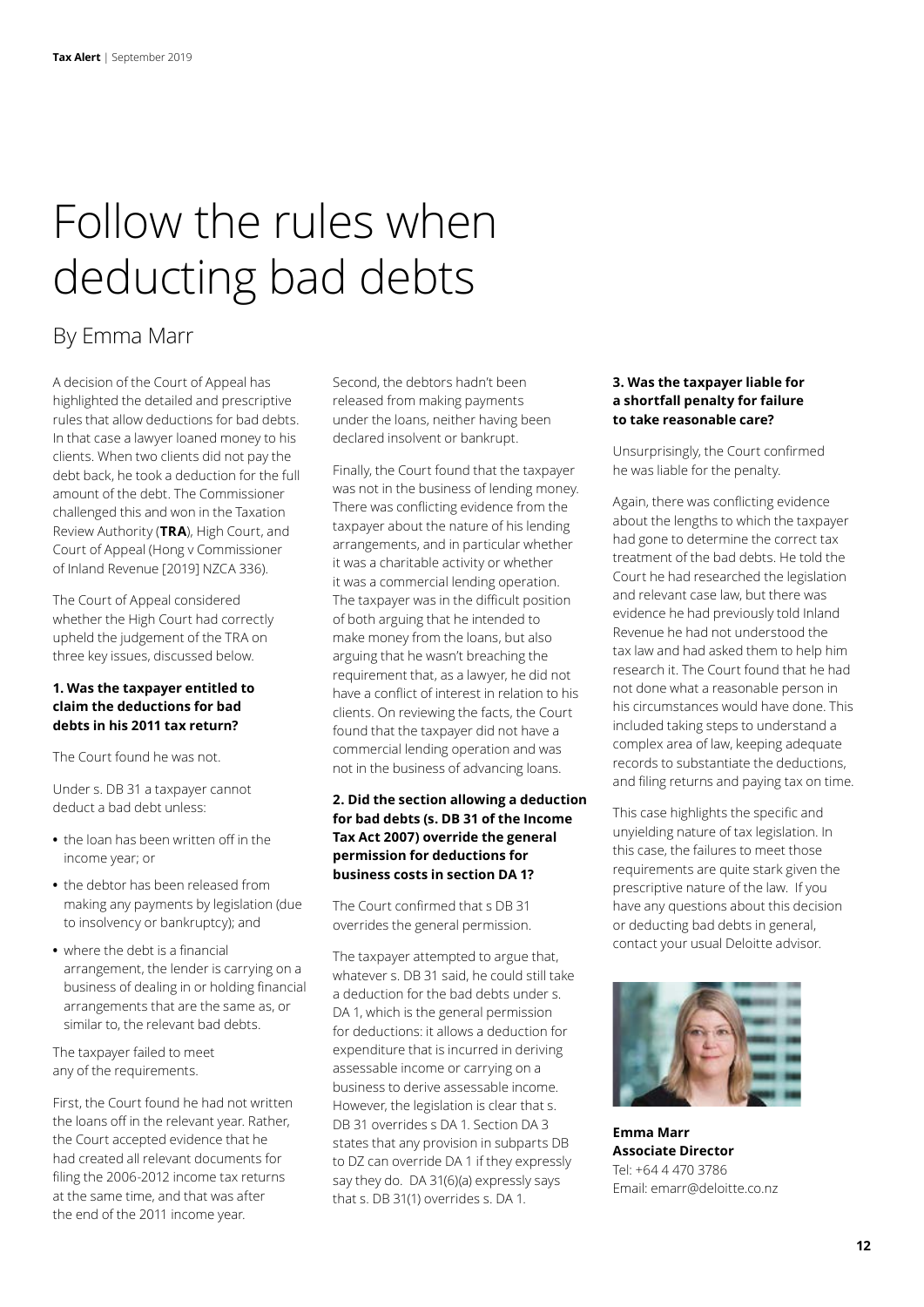# Snapshot of Recent Developments: September Tax Alert



#### **New UOMI rates now applying**

A reminder that the new UOMI rates started to apply from 29 August 2019. The rate charged on underpaid tax increased from 8.22% to 8.35%, while the rate for overpayments of tax decreased from 1.02 to 0.81%.

#### **Trusts Bill receives Royal Assent**

On 30 July 2019, the Trusts Bill received Royal Assent. The [Trusts Act 2019](http://www.legislation.govt.nz/act/public/2019/0038/latest/DLM7382815.html?src=qs) is now available on NZ Legislation's website. Broadly, the Act will come into force on 31 January 2021 (18 months after the date of Royal Assent). The transition period is to allow trustees to review their existing trusts and deeds before the Act comes into force.

## **Swiss DTA updated**

On 8 August 2019, New Zealand and Switzerland signed a [protocol](https://secure-web.cisco.com/1Se_peHZxO4eLjGn5Q7nmWI3fKhCsY6W0BRAmvkSXU6Bd_3YIWWdpbz22aWglIw3S7RhPYQCs_dWy9UsnrVinGhppaD8LAa6YzSVpPBUxKTLvAedy5ZsYM7UriHIqeM8ScNnizLzcmSGCZ4aKTAJGb7DUViCJW5IVlqnJt69IHG5A9TLyVC8iAmb6d9XhS_LJ71yxGDnEaPRCpq_RBOnmqHdgDSgokfvGqCSMQCZKdpAdWUeHzjA1OxPyJajKmLsuMXidPtLcJJLxwZUKlGozXh4ZqR1oye_cK-aVgW_wLSQy-cc4ecyIxsUv3H4qXjtqicIcBpStvuv44sgy-WLH6A/https%3A%2F%2Fa1.miemail.co.nz%2Fch%2F71641%2F642cd%2F2059342%2FN_9d42h35e7USmd8aj8tJdFyGBPRkNkUajiLcDfI.html) which will update the double tax agreement between the two countries. The main purpose is to include model treaty provisions to prevent tax treaty abuse and improve dispute resolution as recommended by the OECD and G20. The amended agreement will come into force once both countries have introduced the necessary domestic legislation.

## **Special report on GST on lowvalue imported goods**

On 15 August 2019, a [special report](https://secure-web.cisco.com/1FyFU0GplmSalVTXfExIBMmosjCrXL1mlodTRwsh2Uj0KqZts7Sx2G-pUqdtWnIM7nHOb0VwfW9sbPVqdrNpXlWxjaAiRU4griLKuPQMfWaI7R5v9UsAuoMsiVXhJjdwfQLE5oXT0YaUbbjrT7h6KgnpDERmzt0e4Evpa5WT9PgRn32M14RlqrJ4z2dH4SbBu5aeqILJhWmtAGtWPd-RGE3PJAzlke2s7ZSPxKa5wLhYODJtxyu3MCzhiEjvQBMrJ7lDOEgiKPucWSL8_m7nlIICMoKwsdeTcncE9FMZCWoq6Z65OsAZJce0fZtw4e76ECE0fmr_v40fSB24b2_SUAg/https%3A%2F%2Fa1.miemail.co.nz%2Fch%2F71641%2F64snx%2F2062799%2FMmSjJmZEJUWMjMhwms6QGQcVMhKz3te4f.FgV9ua.html) on the Taxation (Annual Rates for 2019–20, GST Offshore Supplier Registration, and Remedial Matters) Act 2019 was released to provide early information on the new rules applying to "distantly taxable" goods supplied to consumers in New Zealand from 1 December 2019. Non-resident suppliers will be able to apply to be registered from 1 September 2019, with the registration taking effect from 1 December 2019. The registration form and information about registering for GST will be located on the Inland Revenue website. For general enquiries, or to apply for the Commissioner of Inland Revenue (the Commissioner) to exercise various discretions included in the rules, an email has been provided [info.lvg@ird.govt.nz](mailto:info.lvg@ird.govt.nz).

# **Further measures to be added to the KiwiSaver Bill**

On 13 August 2019, [Supplementary Order](http://legislation.govt.nz/sop/government/2019/0293/latest/whole.html)  [Paper \(SOP\) No 293](http://legislation.govt.nz/sop/government/2019/0293/latest/whole.html) was introduced in order to add further measures to [the](https://secure-web.cisco.com/1Wr8UyEhDDLOuwpd00vQis84RlVuCHzvoq6_MGs0yL_knKSIBZfdWLuNLBP-9vwsv11Ujc2wqTP752Coj0rGNx6dQEDYShlcw644EXYMXr6NgHqxaunzo8_tTB2Gb6oy1dDocul_IfyRsKauNa9LVIZJ-mQsira1gwWOFYY7oIqvOkCy7eBPBuVQzJqUReoXk9Y3K-v9eH-1J7D8Cu7VvBk-2OlDqwS5xf3Cyjx9iO9BYEeSz5LZ4us3tx7bM-I2LLRgWjh__kyZVbNgY-gtzGIDebDpPpowVsWhFPVvDO9FpxLtpMl5WJ4HZ4IYbO8ojEfLYY8cPw2zyjb45aPMQLA/https%3A%2F%2Fa1.miemail.co.nz%2Fch%2F71641%2F64g8z%2F2061912%2FQw_9ntY8lvuSaa2at2qVWL3wJSLrqdA9LN1Jj2Cp.html)  [Taxation \(KiwiSaver, Student Loans, and](https://secure-web.cisco.com/1Wr8UyEhDDLOuwpd00vQis84RlVuCHzvoq6_MGs0yL_knKSIBZfdWLuNLBP-9vwsv11Ujc2wqTP752Coj0rGNx6dQEDYShlcw644EXYMXr6NgHqxaunzo8_tTB2Gb6oy1dDocul_IfyRsKauNa9LVIZJ-mQsira1gwWOFYY7oIqvOkCy7eBPBuVQzJqUReoXk9Y3K-v9eH-1J7D8Cu7VvBk-2OlDqwS5xf3Cyjx9iO9BYEeSz5LZ4us3tx7bM-I2LLRgWjh__kyZVbNgY-gtzGIDebDpPpowVsWhFPVvDO9FpxLtpMl5WJ4HZ4IYbO8ojEfLYY8cPw2zyjb45aPMQLA/https%3A%2F%2Fa1.miemail.co.nz%2Fch%2F71641%2F64g8z%2F2061912%2FQw_9ntY8lvuSaa2at2qVWL3wJSLrqdA9LN1Jj2Cp.html)  [Remedial Matters\) Bill](https://secure-web.cisco.com/1Wr8UyEhDDLOuwpd00vQis84RlVuCHzvoq6_MGs0yL_knKSIBZfdWLuNLBP-9vwsv11Ujc2wqTP752Coj0rGNx6dQEDYShlcw644EXYMXr6NgHqxaunzo8_tTB2Gb6oy1dDocul_IfyRsKauNa9LVIZJ-mQsira1gwWOFYY7oIqvOkCy7eBPBuVQzJqUReoXk9Y3K-v9eH-1J7D8Cu7VvBk-2OlDqwS5xf3Cyjx9iO9BYEeSz5LZ4us3tx7bM-I2LLRgWjh__kyZVbNgY-gtzGIDebDpPpowVsWhFPVvDO9FpxLtpMl5WJ4HZ4IYbO8ojEfLYY8cPw2zyjb45aPMQLA/https%3A%2F%2Fa1.miemail.co.nz%2Fch%2F71641%2F64g8z%2F2061912%2FQw_9ntY8lvuSaa2at2qVWL3wJSLrqdA9LN1Jj2Cp.html). The SOP proposes further changes to the KiwiSaver Act

2006 to create a new withdrawal category to allow a person with a life-shortening congenital condition to withdraw their savings early. A member would be able to apply for a withdrawal under this new category if they have medical evidence to verify that they have a condition that is listed in regulations. Alternatively, they would be able to apply if they have medical evidence to verify that they have a condition that is a life-shortening congenital condition.

On 23 August 2019, Revenue Minister Stuart Nash announced an [intention](http://taxpolicy.ird.govt.nz/news/2019-08-23-minister-confirms-land-use-payments-are-taxable#statement)  [to introduce a legislative amendment](http://taxpolicy.ird.govt.nz/news/2019-08-23-minister-confirms-land-use-payments-are-taxable#statement) to ensure that payments received by a land owner from the grant of a land right (such as a licence or a limited term easement) continue to be taxable. These changes will also be made by way of an SOP yet to be introduced.

### **Finalised Inland Revenue Items:**

**Income tax - employer issued crypto-assets provided to an employee – BR Pub 19/03** On 30 July 2019, Inland Revenue released the finalised public ruling, BR Pub 19/03: [Income tax - employer issued crypto-assets](https://www.classic.ird.govt.nz/resources/1/8/18377ebd-5790-4607-9357-5718239f3d09/brprd-1903.pdf) [provided to an employee](https://www.classic.ird.govt.nz/resources/1/8/18377ebd-5790-4607-9357-5718239f3d09/brprd-1903.pdf). It considers how FBT applies where cryptocurrency issued by an employer is provided to an employee. In particular, it covers the situation where the crypto-assets are subject to conditions that the employee must satisfy to become entitled to the crypto-assets.

### **Commissioner's statements on using a kilometre rate - OS 19/04a and OS 19/04b**

On 22 August 2019, Inland Revenue released two operational statements, [OS](https://www.classic.ird.govt.nz/technical-tax/op-statements/1904a-kilometre-rate-motor-vehicle.html)  [19/04a: Commissioner's statement on](https://www.classic.ird.govt.nz/technical-tax/op-statements/1904a-kilometre-rate-motor-vehicle.html)  [using a kilometre rate for business running](https://www.classic.ird.govt.nz/technical-tax/op-statements/1904a-kilometre-rate-motor-vehicle.html)  [of a motor vehicle – deductions](https://www.classic.ird.govt.nz/technical-tax/op-statements/1904a-kilometre-rate-motor-vehicle.html) where a person intends to claim an expense deduction for a motor vehicle that is used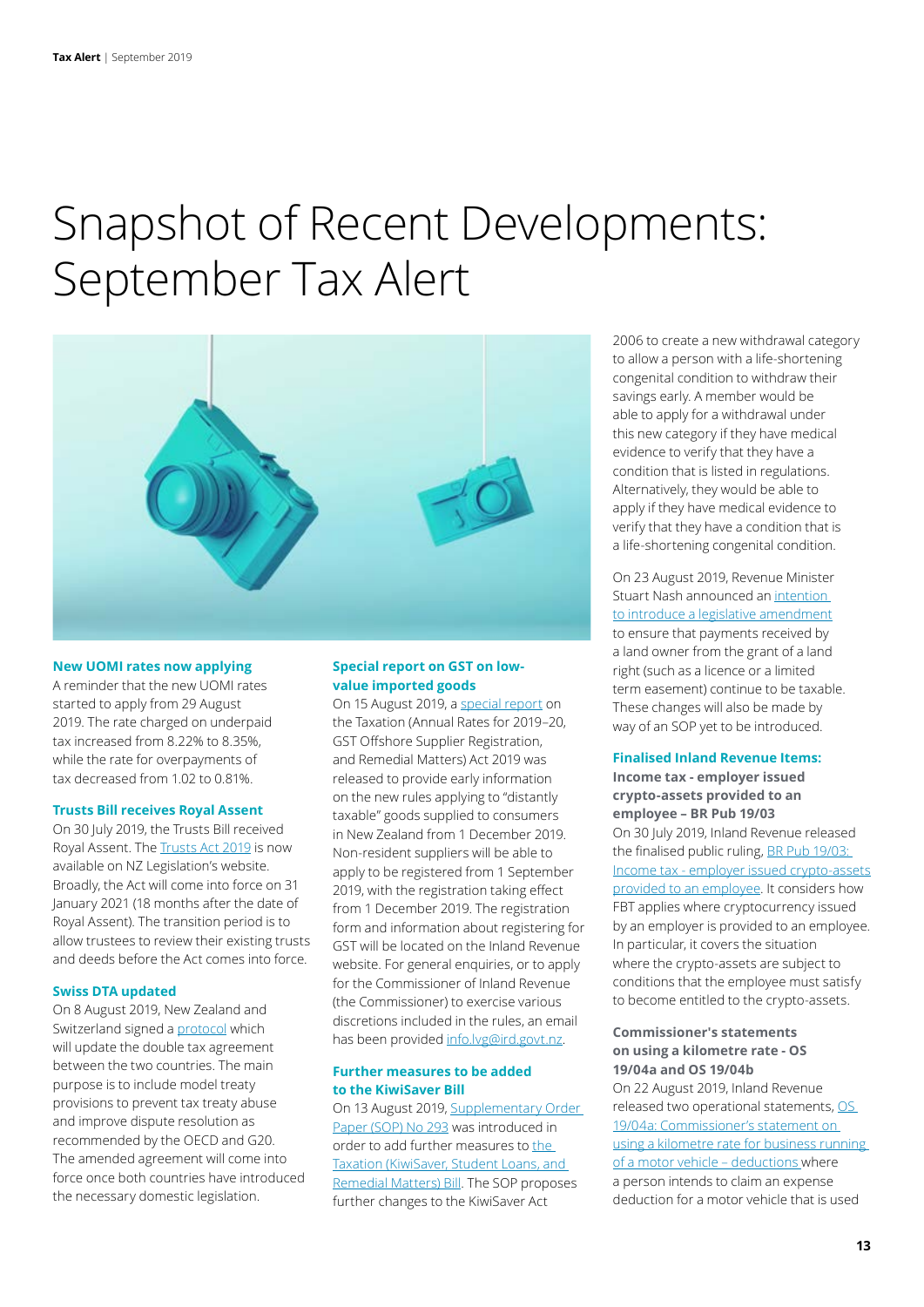partly for business purposes and partly for non-taxable purposes; and OS 19/04b: [Commissioner's statement on using a](https://www.classic.ird.govt.nz/technical-tax/op-statements/1904b-employee-kilometre-rate-motor-vehicle.html)  [kilometre rate for employee reimbursement](https://www.classic.ird.govt.nz/technical-tax/op-statements/1904b-employee-kilometre-rate-motor-vehicle.html)  [of a motor vehicle](https://www.classic.ird.govt.nz/technical-tax/op-statements/1904b-employee-kilometre-rate-motor-vehicle.html) which explains the acceptable method to establish the tax-exempt portion of an amount paid to an employee as reimbursement of expenditure incurred by that employee where the employee uses their private motor vehicle in the employer's business. These statements have also been updated with the recently announced kilometre rate figures. Refer to our Tax alert article on mileage reimbursements.

**Tax depreciation rate for lay-flat hoses – General Determination DEP104** On 19 August 2019, the finalised depreciation determination [General](https://www.classic.ird.govt.nz/technical-tax/determinations/depreciation/depreciation-deter-dep104.html)  [Determination DEP104: Tax depreciation](https://www.classic.ird.govt.nz/technical-tax/determinations/depreciation/depreciation-deter-dep104.html) 

[rate for lay-flat hoses](https://www.classic.ird.govt.nz/technical-tax/determinations/depreciation/depreciation-deter-dep104.html) was released by the Inland Revenue. "Lay-flat hoses" was added into the "Hire Equipment" asset categories and has a 3-year estimated useful life. The diminishing value depreciation rate for lay-flat hoses is 67% and straight-line depreciation rate is 67%. DEP104 applies for the 2018/19 and subsequent income years.

# **Finalised Public Guidance work programme 2019-20**

The new [2019-20 Public Rulings work](https://www.classic.ird.govt.nz/public-consultation/work-prog/public-consult-work-programme.html)  [programme](https://www.classic.ird.govt.nz/public-consultation/work-prog/public-consult-work-programme.html) of the Office of the Chief Tax Counsel has been finalised. This work program sets out guidance (e.g. rulings, questions we've been asked, operational statements etc) that Inland Revenue will produce over the coming year. The new programme contains items rolled over from the previous programme as well as some new items. This will be updated monthly.

## **Have you heard about the Deloitte Insights app?**

Deloitte Insights is the flagship destination for thought leadership generated by Deloitte's more than 250,000 professionals globally. From our acclaimed in-depth reports to articles, videos, podcasts, and more, we seek to provide thought-provoking, leading-edge research and insights that matter to help organisations and individuals reach their potential.

# **The Deloitte Insights section** of the

app pulls content directly from the [Deloitte Insights website](http://www.deloitte.com/insights)—which is home to our high-calibre thought leadership and insights. Here you'll find:

- **•** Compelling articles, videos, and podcasts on thought-provoking topics that are top of mind for our clients (not just tax!)
- **•** Economic commentary from Deloitte's Chief Global Economist and our global network of economists
- **•** Thought leadership pieces aligned to the latest news and commentary searchable by region, sector, and business

**The news section** delivers real-time updates from Dow Jones's award-winning newsroom, including content from the Wall Street Journal. Dow Jones Factiva news also provides access to premium news sources from around the world. Users can also:

- markets and create a personalized watchlist of US stocks
- **•** Find up-to-the-minute headlines on business, market, and finance topics
- **•** Easily and securely share content from their phones with clients and professional networks
- **•** Set up notifications and save content

New content appears on our website almost daily, and is now available on the Deloitte Insights app. The app is available for iOS via the [Apple App Store](https://itunes.apple.com/us/app/deloitte-insights/id1435348849?mt=8) and Android via the [Google Play Store](https://play.google.com/store/apps/details?id=com.insights.deloitte&hl=en_US).